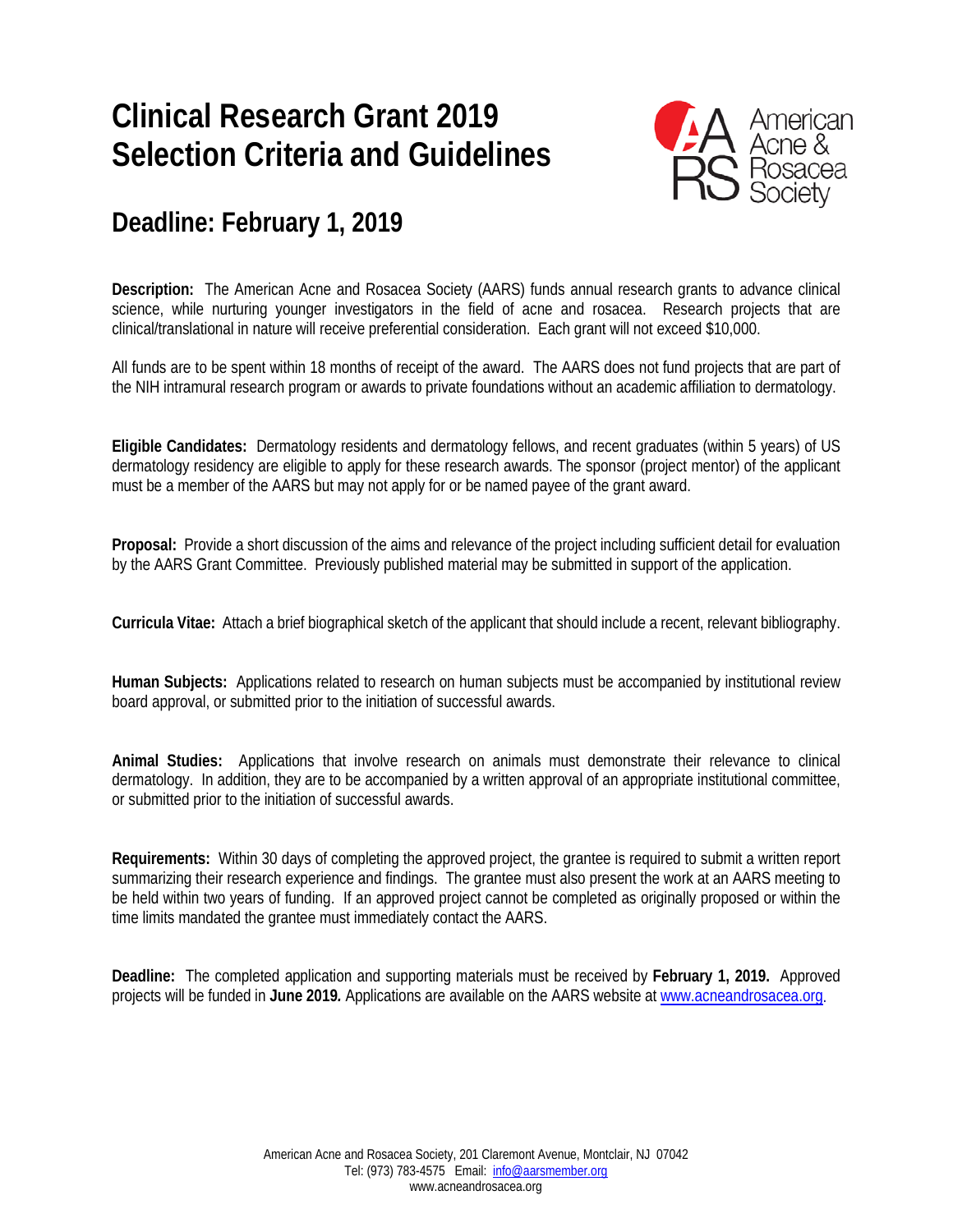| Clinical Research Grant 2019 |  |
|------------------------------|--|
| Application                  |  |
| Page 1 of 2                  |  |



| Amount Requested: ___________________ |  |  |
|---------------------------------------|--|--|
| 1) Applicant Information:             |  |  |
|                                       |  |  |
|                                       |  |  |
|                                       |  |  |
|                                       |  |  |
|                                       |  |  |
|                                       |  |  |
|                                       |  |  |

#### **2) Proposal Description** (Please attach)

Describe your proposal in sufficient detail for adequate evaluation by the AARS Grant Committee. Make every effort to be succinct and use figures or tables to summarize your plans. **Items 1-6 below should not exceed ten pages**. Do not submit a copy of any application prepared for another grant.

A suggested format is listed below:

- 1. **Specific Aims**: What do you intend to accomplish? What hypothesis is to be tested?
- 2. **Significance**: Why is the research important? Evaluate existing knowledge in the field and specifically identify the possible contributions that your investigation may make.
- 3. **Preliminary Studies**: What has already been done in this field?
- 4. **Organizational Structure**: Please describe in detail your organizational structure vis-à-vis dermatology and include a supporting letter from the sponsor describing the nature of the relationship to a division or department of dermatology.
- 5. **Experimental Design**: How are you going to accomplish the research? Describe the experimental design, the procedures to be used, and the manner in which the data will be analyzed. Do not include established laboratory procedures.
- 6. **Literature Cited**

### **3) Proposed Budget:**

Provide a detailed budget as a separate attachment: (The funding for this grant is not to be used to provide funding for indirect costs, or overhead costs, at universities or any other organization).